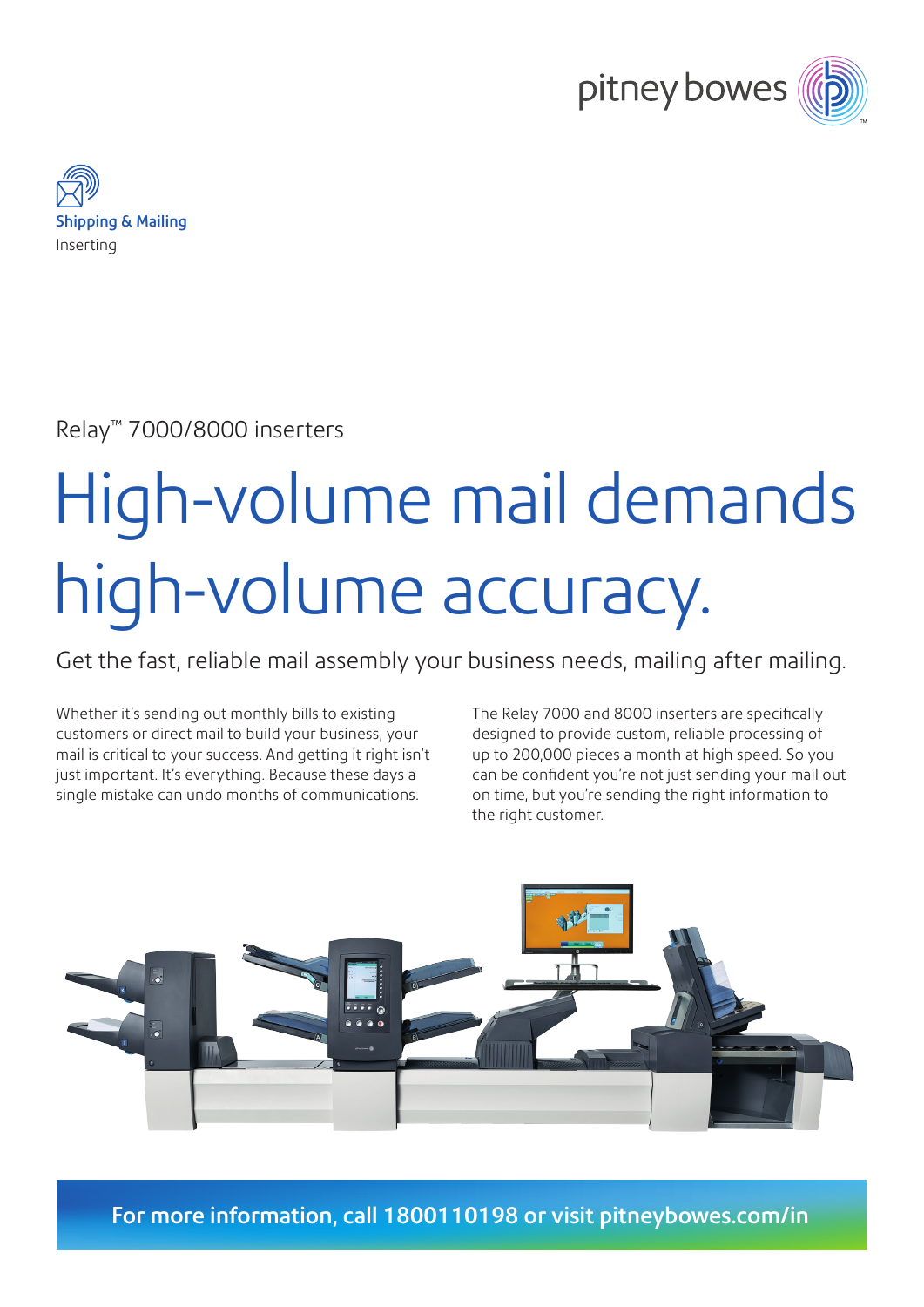

## The same innovative document-integrity technology used by the world's largest mailers

When you consider that millions of bills, statements and other sensitive documents are sent to customers every day, you realise why it's so important for the mail to receive the highest privacy safeguards possible. Now you can give your business the advantage of the very same customer data privacy protection used by global companies.

### Combine flexibility and accuracy

The Relay 7000/8000 inserters offer the options you need to meet the demands of an ever-more-competitive marketplace and the increased pressure of strict compliance regulations. Among them are 2D scanning and file-based processing, which ensure that your most important mail reaches the right customer on time every time.

#### Take on even the most complex mailings

You shouldn't have to tailor your mail programs to the limitations of your equipment. The Relay 7000/8000 inserters provide the flexibility to insert pages into letter-sized envelopes or mailers in the same mail run without stopping the machine. Even better, set-up is easy and fast.



Validate every page of a mailing against the intended mail file automatically with file-based processing.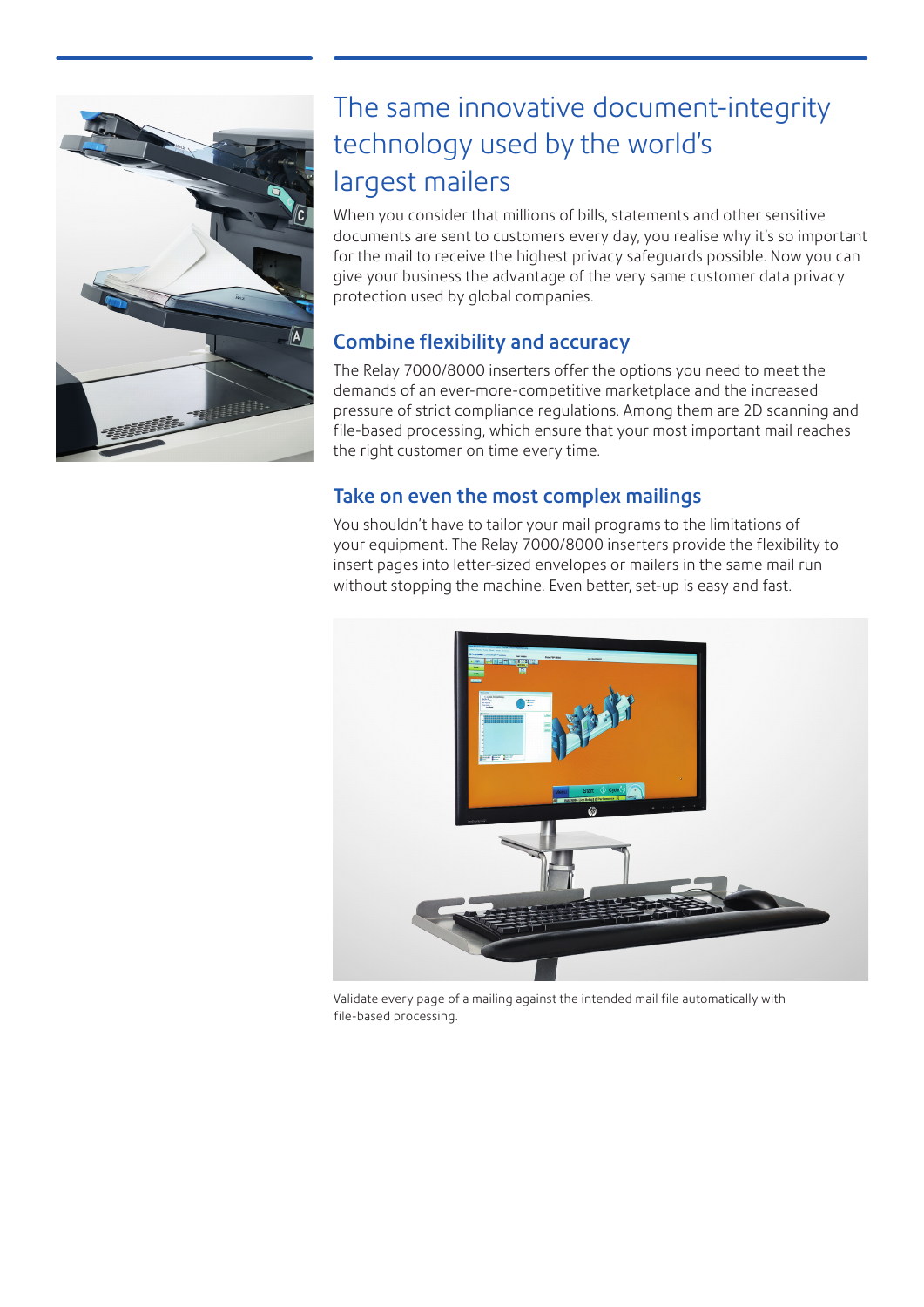## The Relay<sup>™</sup> 7000 and 8000 inserters Side-by-Side Comparison

| <b>Feature</b>                             | <b>Relay 7000</b>                                               | <b>Relay 8000</b>                                               |
|--------------------------------------------|-----------------------------------------------------------------|-----------------------------------------------------------------|
| Throughput                                 | 5,400 per hour                                                  | 5,400 per hour                                                  |
| <b>Monthly Capacity</b>                    | 120,000                                                         | 200,000                                                         |
| <b>Fold Options</b>                        | C. Z. Half, Double, No Fold                                     | C, Z, Half, Double, No Fold                                     |
| <b>Integrity Options</b>                   | OMR, 1D, 2D, File Based                                         | OMR, 1D, 2D, File Based                                         |
| <b>Media Sizes</b>                         | Min: $127mm(W) \times 135mm(H)$<br>Max: 250mm(W) x 356mm(H)     | Min: $127mm(W) \times 135mm(H)$<br>Max: 250mm(W) x 356mm(H)     |
| <b>Standard Sheet Feeder Capacity</b>      | 350 Sheets                                                      | 350 Sheets                                                      |
| <b>Inserter Feeder Capacity</b>            | 350 Inserts                                                     | 350 Inserts                                                     |
| <b>High-Capacity Sheet Feeder Capacity</b> | 2,000 Sheets                                                    | 2,000 Sheets                                                    |
| <b>Letter Envelope Capacity</b>            | 500 Envelopes                                                   | 500 Envelopes                                                   |
| Max. Number of Feeders                     | 8 (4 High-Capacity Sheet Feeders<br>+ 4 Sheet/Inserter Feeders) | 8 (4 High-Capacity Sheet Feeders<br>+ 4 Sheet/Inserter Feeders) |

For more information, call 1800110198 or visit pitney[bowes.com/in/relayinse](http://pitneybowes.com/in)rters